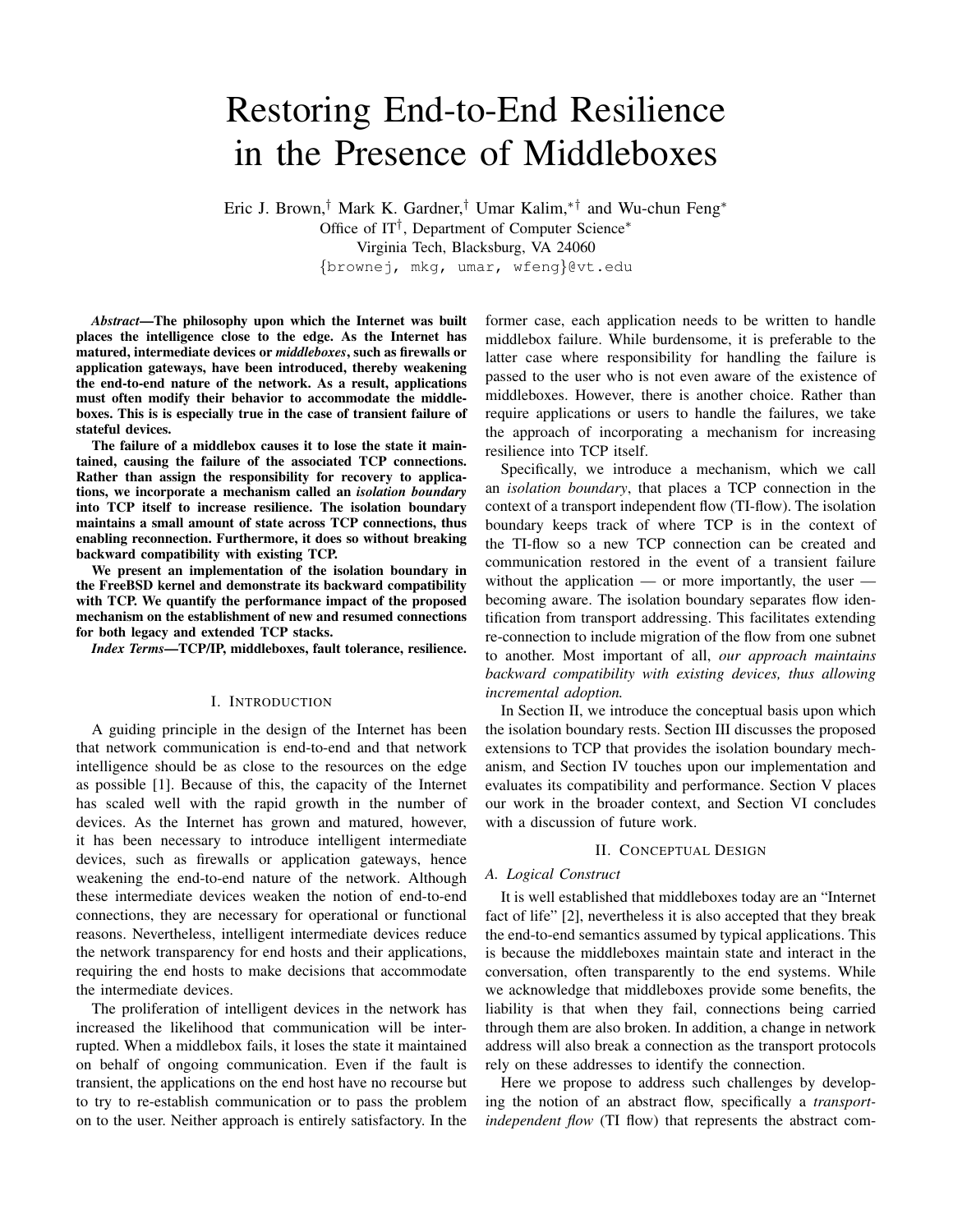munication between applications, independent of the underlying transport protocols. For this purpose, we define the notion of an *isolation boundary*, coupled with TCP, which allows us to maintain end-to-end semantics at an abstract level, without precluding middleboxes. This is possible by introducing two mechanisms: (1) a *transport-independent flow identifier* (TIFID) to uniquely define a flow abstraction and (2) a mechanism to describe its own sequence space in order to maintain the TCP semantics of reliable, in-order delivery.

In order to be backward compatible, the TI-flow capability must be negotiated out-of-band from TCP's data stream. To have the least performance impact, maintenance of the TI-flow capability should also happen out-of-band from TCP's data stream. We employ TCP options to establish and maintain the placement of a TCP connection within the context of the TI flow. To avoid duplicating the mechanics of TCP, we propose that the isolation boundary leverages support from TCP by delegating the tasks of reliable, in-order delivery and the description of the sequence space. However, to implicitly maintain the end-to-end semantics<sup>1</sup> for the flow abstraction, we define an abstract sequence space. The data in each TCP connection is then mapped into this sequence space as a part of placing the TCP connection in the context of the transportindependent flow. All that is required is to describe how each TCP connection fits into the overall context of the TI flow. It is sufficient to establish this mapping during TCP's synchronization phase. Once the mapping is established, progress through TCP's sequence space implies progress through the transportindependent sequence space. Note that the mechanism of defining the TI flow does *not* imply maintaining distributed state. Since we delegate the task of maintaining distributed state to TCP and only synchronize the abstraction with TCP's semantics at the time of setup, the expected overhead will be negligible.

Leveraging TCP options and keeping pace with TCP's sequence space required us to implement the isolation boundary in the kernel, e.g., FreeBSD. With a user-library implementation, we would have needed to develop a mechanism to probe whether the communicating peer had support for such flow abstractions. Any probe protocol would ultimately have to resort to timeouts to infer the lack of support. Unlike the user-library implementation, the presence of custom options in the SYN+ACK message would indicate support, while absence would indicate lack of support, thus eliminating the need for any inferential rules. The discovery of end-to-end support can happen alongside connection setup, thus allowing the kernel implementation to avoid probing and be backward compatible at the same time. Since the isolation boundary plays its role only when a new transport flow is setup and does not interfere with the critical data path, the expected overhead is negligible.

We argue that the isolation boundary does not interfere with the critical path as most of the end-to-end semantics for the flow abstraction are delegated to TCP. As such, the isolation boundary's involvement is only with placing the TCP connection into the context of the TI flow. (Note that with a user-library implementation, we would not be able to delegate the task of maintaining end-to-end semantics to TCP; instead, since these mechanisms would be hidden from the users' context, the same would have to be implemented — as duplicate effort  $-$  by the library.)

# *B. Practical Details*

With the logical construct defined above, we now study the details of creating an implementation. A critical aspect that must be considered for a practical implementation is the amount of data required to convey the context of the TI flow in the TCP option field. Another important aspect is the question of security. The introduction of the flow option should not compromise TCP's security characteristics.

To realize the flow identifier and the transport-independent sequencing discussed above, we propose employing TCP options. TCP options may be used during the TCP SYN phase to reliably exchange these parameters — a unique flow identifier and the mapping between the transport-independent sequence space (e.g., TIFID) and TCP's sequence space. We discuss the protocol for selecting the flow identifier and populating the transport-independent sequence numbers in Section III.

Before we further discuss the practical details, we need to acknowledge the constraints of using custom TCP options to exchange the transport-independent flow identifier and the transport-independent sequence numbers, e.g., space availability in the TCP header. When the TCP SYN flag is set the following options need to be supported: maximum segment size (RFC793, four octets), window scaling (RFC1323, three octets), selective acknowledgement permitted (RFC2018, two octets), and time stamp (RFC1323, ten octets). This leaves us with 21 octets, although most implementations will only leave 20 octets due to field alignment. Because of this limited TCP option space, not all options can be supported simultaneously. (We discuss the details of these unsupported options in our preliminary work [3].)

The size of the transport-independent sequence space should be at least as big as TCP's sequence space (32 bits). Any smaller would create problems in the mapping between the two spaces during TCP's synchronization phase. Having more space allows for the potential to address the issues of TCP sequence space wrap-around over high-speed links as a future concern. Larger spaces for both the transport-independent sequence space and the TIFID will decrease the vulnerability of the TI flow to session hijacking, which is also covered in more detail in our preliminary work [3]. Because the upper bound on sizes is dictated by the remaining space for TCP options, we chose the upper bound for each field, i.e., TIFID, sequence number, and acknowledgement number, to be 48 bits each for a total of 18 bytes.

#### III. EXTENDING TCP

The TCP header, shown in Figure 1, consists of 20 octets for fields that must be present in all TCP headers, followed

<sup>&</sup>lt;sup>1</sup>We assume that a conversation between endpoints may last longer than the life of the TCP flow.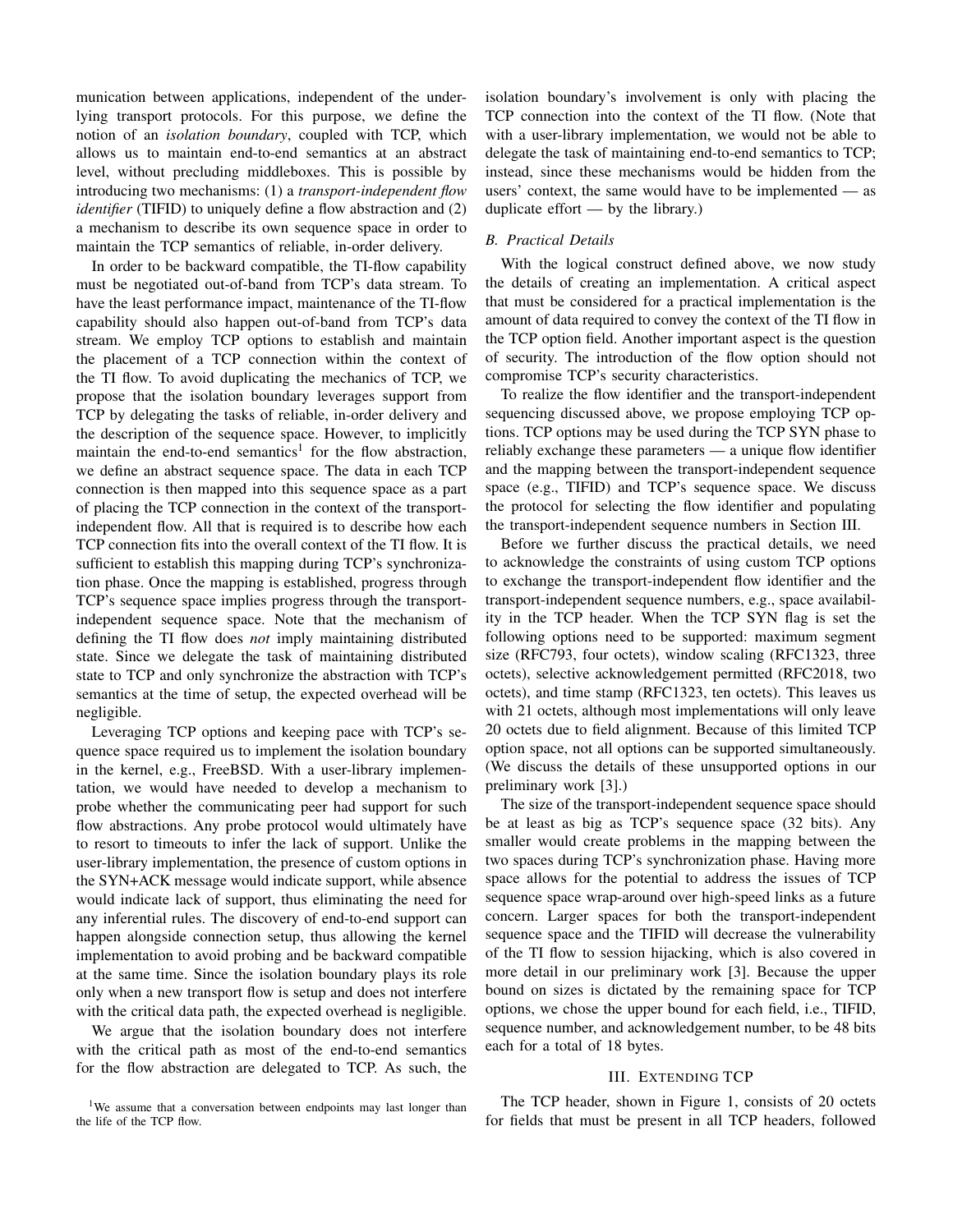|                   |                | Bit                        |                        |                |   |                |   |   |                                                                                                                                                               |   |  |  |  |  |                         |  |                    |                                |                                                                     |  |  |  |  |  |                    |  |  |  |  |  |  |  |  |  |
|-------------------|----------------|----------------------------|------------------------|----------------|---|----------------|---|---|---------------------------------------------------------------------------------------------------------------------------------------------------------------|---|--|--|--|--|-------------------------|--|--------------------|--------------------------------|---------------------------------------------------------------------|--|--|--|--|--|--------------------|--|--|--|--|--|--|--|--|--|
|                   |                | $\overline{0}$             | 1.                     | $\overline{c}$ | 3 | $\overline{4}$ | 5 | 6 | $\tau$                                                                                                                                                        | 8 |  |  |  |  |                         |  |                    |                                | 9 10 11 12 13 14 15 16 17 18 19 20 21 22 23 24 25 26 27 28 29 30 31 |  |  |  |  |  |                    |  |  |  |  |  |  |  |  |  |
|                   | $\overline{0}$ | Source Port                |                        |                |   |                |   |   |                                                                                                                                                               |   |  |  |  |  | <b>Destination Port</b> |  |                    |                                |                                                                     |  |  |  |  |  |                    |  |  |  |  |  |  |  |  |  |
|                   | 32             | Sequence Number            |                        |                |   |                |   |   |                                                                                                                                                               |   |  |  |  |  |                         |  |                    |                                |                                                                     |  |  |  |  |  |                    |  |  |  |  |  |  |  |  |  |
|                   | 64             |                            | Acknowledgement Number |                |   |                |   |   |                                                                                                                                                               |   |  |  |  |  |                         |  |                    |                                |                                                                     |  |  |  |  |  |                    |  |  |  |  |  |  |  |  |  |
|                   | 96             | Data<br>Reserved<br>Offset |                        |                |   |                |   |   | $\begin{array}{c c c c} A & P & R & S & F \\ C & S & S & Y & I \\ K & H & T & N & N \end{array}$<br>$_{\rm E}^{\rm E}$<br>$_{\rm R}^{\rm U}$<br>$\frac{C}{R}$ |   |  |  |  |  |                         |  |                    | Window                         |                                                                     |  |  |  |  |  |                    |  |  |  |  |  |  |  |  |  |
| <b>Bit Offset</b> | 128            | Checksum                   |                        |                |   |                |   |   |                                                                                                                                                               |   |  |  |  |  |                         |  |                    |                                | <b>Urgent Pointer</b>                                               |  |  |  |  |  |                    |  |  |  |  |  |  |  |  |  |
|                   | 160            | Flow Option Tag            |                        |                |   |                |   |   | Length                                                                                                                                                        |   |  |  |  |  |                         |  | TIFID $_1$         |                                |                                                                     |  |  |  |  |  | TIFID <sub>2</sub> |  |  |  |  |  |  |  |  |  |
|                   | 192            | TIFID 3                    |                        |                |   |                |   |   | TIFID <sub>4</sub>                                                                                                                                            |   |  |  |  |  |                         |  | TIFID 5            |                                |                                                                     |  |  |  |  |  | TIFID $6$          |  |  |  |  |  |  |  |  |  |
|                   | 224            | $TISeq_1$                  |                        |                |   |                |   |   | $TISeq_2$                                                                                                                                                     |   |  |  |  |  |                         |  | TISeq 3            |                                |                                                                     |  |  |  |  |  | TISeq 4            |  |  |  |  |  |  |  |  |  |
|                   | 256            | TISeq 5                    |                        |                |   |                |   |   | TISeq <sub>6</sub>                                                                                                                                            |   |  |  |  |  |                         |  | TIAck <sub>1</sub> |                                |                                                                     |  |  |  |  |  | TIAck $2$          |  |  |  |  |  |  |  |  |  |
|                   | 288            | TIAck 3                    |                        |                |   |                |   |   | TIAck 4                                                                                                                                                       |   |  |  |  |  |                         |  |                    | TIAck $\varsigma$<br>TIAck $6$ |                                                                     |  |  |  |  |  |                    |  |  |  |  |  |  |  |  |  |

Fig. 1. The Proposed Transport-Independent Flow Option.

by up to 40 octets of options. We extend TCP by creating a *transport-independent flow option*, which is only valid during connection setup. The option consists of three 48-bit fields, as shown, in addition to the option tag and the length.

The first field contains the *transport-independent flow identifier (TIFID).*, which provides the layer of indirection needed for the isolation boundary by labeling a flow independent of the underlying transport. The TIFID is an opaque identifier that is unique within the context of the two end hosts. A straightforward way to specify a TIFID with the correct properties is for the requesting process to specify a locally unique value for the first half of the TIFID in the initial SYN packet (TIFID<sub>1</sub> through TIFID<sub>3</sub>) and the responding process to specify a locally unique value for the second half in the SYN-ACK packet (TIFID<sub>4</sub> through TIFID<sub>6</sub>). As with TCP initial sequence numbers, both halves of the TIFID should be selected at random to guard against connection hijacking attacks. Finally, the second half of the TIFID is zero during the time that the TIFID is partially specified, i.e., in the SYN packet.

By itself, the TIFID is insufficient to allow resynchronization when the underlying transport fails. The missing information is the position within transport-independent flow. Thus, there are two additional fields in the flow option indicating the next byte to be sent, i.e., the *transport-independent sequence number (TISeq)*, and the last byte received, i.e., the *transport-independent acknowledgement number (TIAck)*. As with traditional TCP, the two end points select an initial TISeq during the three-way handshake and each returns a TIAck to acknowledge the receipt of a SYN packet. Unlike TCP, the SYN bit does not need to be acknowledged because it is TCP's responsibility. When not defined, such as during the first phase of the three-way handshake, a TISeq is zero.

The TISeq are mapped onto the protocol-dependent sequence numbers of the underlying (TCP) transport and remain synchronized with them as long as the transport connection is active. The TISeq progresses through its space in a manner that is consistent with the transport sequence number being incremented. Because of the implicit synchronization, there is



Fig. 2. A Sequence Diagram During Connection Setup.

no need to explicitly send the TISeq and TIAck numbers after the three-way handshake.

#### *A. Connection Establishment*

Figure 2 shows a sequence diagram of connection establishment. The initiator of communication,  $Peer_A$ , defines the first half of the flow identifier,  $TIFID<sub>A</sub>$ , and initializes the second half to zero.  $\text{Per}_A$  also selects a random initial TISeq number,  $TISeq<sub>A</sub>$ , and establishes a mapping between  $TISeq<sub>A</sub>$ and the initial TCP sequence number.  $(TIAck<sub>A</sub>)$  is initialized to zero.) It then sends a SYN packet with an flow option containing these values. Peer<sub>B</sub> defines the second half of the TIFID,  $TIFID<sub>B</sub>$ , using a random value and selects a random initial TISeq number,  $TISeq_B$ . It acknowledges receipt of the SYN packet by setting TIAck<sub>B</sub> = TISeq<sub>A</sub>. It then sends a SYN+ACK packet with a flow option containing these values. Upon receipt of the reply,  $\text{Per}_A$  notes the value of the completed TIFID, which uniquely identifies the flow. It then returns an ACK packet containing the completed TIFID, its new TISeq<sub>A</sub>, and a TIAck<sub>A</sub> = TISeq<sub>B</sub> acknowledging the SYN+ACK packet as the final phase of the three-way handshake. Finally,  $\rho_{\text{ee}_B}$  validates that its SYN packet was received by checking  $TIAck<sub>A</sub>$ . At this point, transportindependent flows in each direction have been established, along with the associated bidirectional TCP connections.

#### *B. Connection Re-establishment*

The failure of a middlebox in the network causes the logical end-to-end connections passing through it to also fail. Even though the connection failed, the isolation boundary maintains the position within the application data streams in each direction, via TISeq and TIAck, so that the transport can resume in the correct place once a new TCP connection is established.

The procedure for resuming operation after disconnection is the same as for creating a new connection except the previously completed TIFID, signified by a second half not equal to zero, is used instead. Since the TIFID is already complete, the receiving stack looks up the isolation boundary information corresponding to the complete TIFID and creates a new TCP connection upon which to resume the sending of application data. The exchange of SYN and SYN+ACK packets in this case allows the stacks to re-synchronize where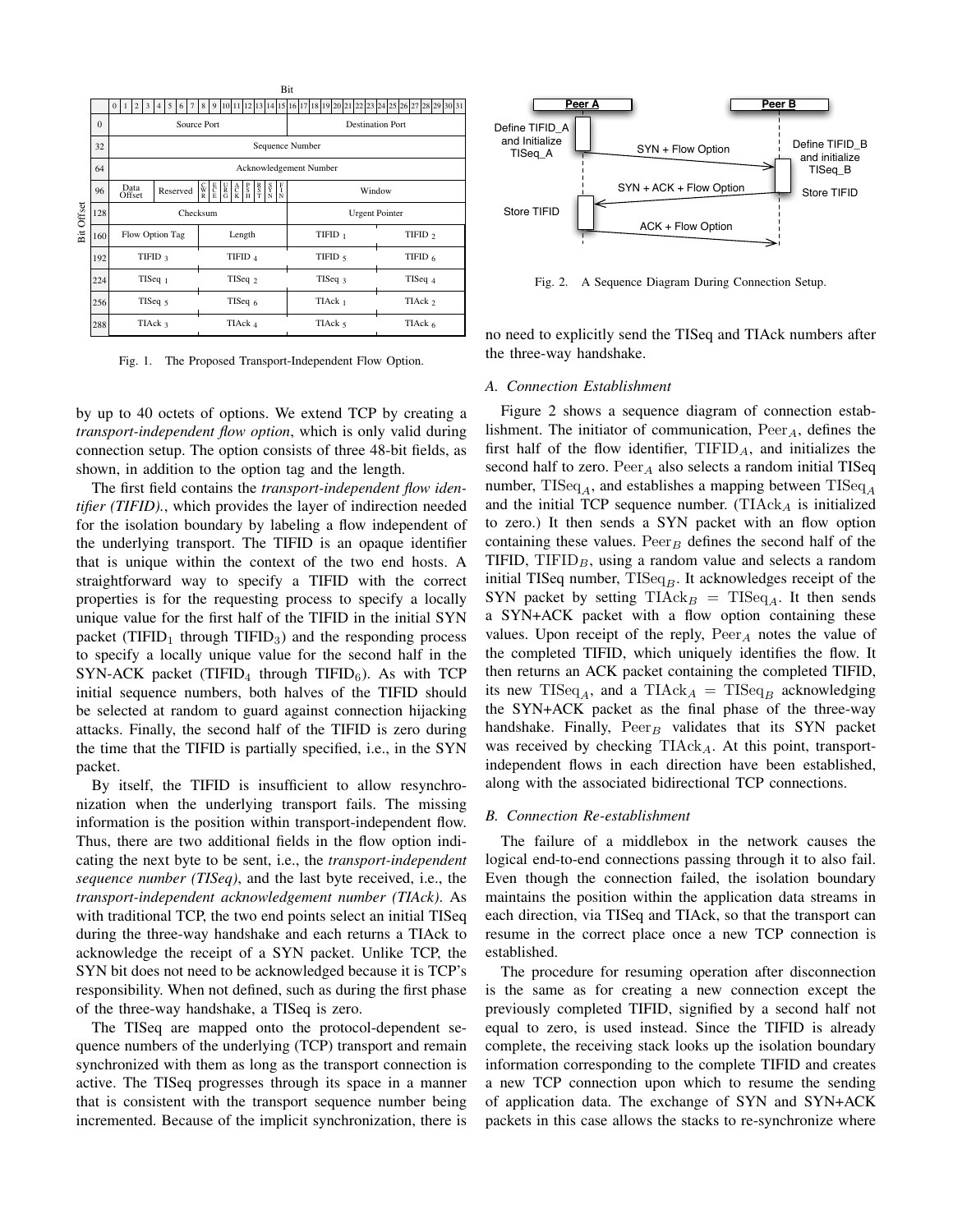they left off at the time of the disconnection by exchanging the TISeq and TIAck numbers. The peers also use the TISeq and TIAck numbers to establish new mappings from the old transport-*independent* sequence space to the new transport*dependent* sequence space.

#### *C. Backward Compatibility*

End hosts advertise that they implement the isolation boundary by specifying the flow option in a TCP header. If both hosts specify the flow option, then the functionality of an isolation boundary is enabled. If either host is unable to support the isolation boundary for any reason, they will not supply the flow option during connection establishment, and hence, both will continue to connect without the isolation boundary, thus maintaining backward compatibility.

Even when some overzealous middleboxes strip off unknown TCP options, compatibility is still maintained because hosts that do not implement the isolation boundary will behave the same as before while hosts that do implement the isolation boundary will be led to believe that the other host does not, and hence, fall back to legacy behavior.

In this way, backward compatibility is maintained, and there is no requirement that all hosts be updated simultaneously.

#### IV. IMPLEMENTATION AND EVALUATION

We implemented the isolation boundary in the FreeBSD 8.1 kernel. A summary of the changes follows: 1,156 lines added in 55 locations, 58 lines deleted in 34 locations, and 435 lines modified in 42 locations. A total of 1,649 out of 237,410 (0.7%) lines were touched in the network stack, representing 131 locations in 12 out of 122 files (9.8%). We defer discussing the details due to lack of space but invite the interested reader to peruse the source code, which will be made available under the BSD license, and submitted for inclusion in the kernel.

We now turn our attention to evaluating the backward compatibility, correctness, and performance of the implementation.

#### *A. Backward Compatibility and Correctness*

There are two cases to consider in ensuring backward compatibility with legacy TCP: a modified sender connecting to an unmodified receiver and an unmodified sender connecting with a modified receiver. We use SSH as an example and show traces of connection establishment using a tcpdump, which has been modified to display the new TCP option.

Trace 1 shows the three-way handshake during connection establishment between a sender that wants to establish an isolation boundary and a receiver that does not. The SYN packet uses the flow option to convey a partial TIFID and an initial TISeq. The TIAck is zero as there is nothing to acknowledge yet. The SYN+ACK packet does not contain a flow option, since the receiver does not implement the isolation boundary or is unable set one up at this time. As a result, the sender does not set the flow option in the ACK packet and both hosts communicate without an isolation boundary.

In the case of an unmodified sender talking to a modified receiver, the receiver is made aware that the sender does Trace 1 Sender Implements the Isolation Layer

| Packet 1: IP 192.168.1.2.4874 > 192.168.2.4.ssh:       |
|--------------------------------------------------------|
| Flags [S], seg 100, win 65535, options [mss            |
| 1460, nop, wscale 3, sackOK, TS val 787 ecr 0,         |
| flow-d tifid 4b2209000000 tiseq 00000000001f           |
| tiack 0000000000001, len 0                             |
| Packet 2: IP $192.168.2.4$ .ssh > $192.168.1.2.4874$ : |
| Flags[S.], seg 200, ack 101, win 65535,                |
| options[mss 1460, nop, wscale 3, sackOK,               |
| TS val 197 ecr 787], len 0                             |
| Packet 3: IP $192.168.1.2.4874 > 192.168.2.4.$ ssh:    |
| Flags[.], ack 1, win 8326, options [nop, nop,          |
| TS val 788 ecr 1971, len 0                             |
|                                                        |

| <b>Trace 2</b> Both Implement the Isolation Layer       |
|---------------------------------------------------------|
| Packet 1: IP $192.168.1.2.11305 > 192.168.2.4$ .ssh:    |
| Flags [S], seg 110, win 65535, options [mss             |
| 1460, nop, wscale 3, sackOK, TS val 109 ecr 0,          |
| flow-d tifid 0a4530000000 tiseg 00000000001d            |
| tiack 0000000000001, len 0                              |
| Packet 2: IP $192.168.2.4$ .ssh > $192.168.1.2.11305$ : |
| Flags[S.], seg 456, ack 111, win 65535,                 |
| options [mss 1460, nop, wscale 3, sackOK, TS val        |
| 138 ecr 109, flow-d tifid 0a4530be79bf tiseg            |
| 00000000001f tiack 00000000001d], len 0                 |
| Packet 3: IP $192.168.1.2.11305 > 192.168.2.4.$ ssh:    |
| Flags[.], ack 1, win 8326, options [nop, nop, TS        |
| val 110 ecr 138, flow-d tifid 0a4530be79bf              |
| tiseg 00000000001d tiack 00000000001], len 0            |

not implement (or has decided not to set up) the isolation boundary when it receives the SYN packet without the flow option being set. Therefore, it does not set the flow option in the SYN+ACK packet it sends, and the connection proceeds without the isolation boundary. We omit the trace for this case as it is exactly the same as legacy TCP.

Now that backward compatibility has been demonstrated, we show the case where both the sender and the receiver implement the isolation boundary. As Trace 2 shows, the sender sets the flow option in the SYN packet. The receiver replies with a SYN+ACK packet containing a flow option with a complete TIFID, its initial TISeq, and the appropriate TIAck. Upon receipt of the reply, the sender knows that the receiver wants to utilize an isolation boundary so it sends an ACK packet with the flow option filled out to confirm that it received the option correctly. This protects the isolation boundary capability in the presence of a middlebox that strips options in one direction and not the other. The connection proceeds utilizing the isolation boundary. The TCP flow option is no longer needed in any other packets of the connection.

## *B. Overhead Incurred by the Isolation Boundary*

Because the flow option added to TCP to support the isolation boundary is only transmitted on the wire during connection setup, i.e., during the three-way handshake, we expect any additional overhead would be most observable as an increase in setup time during that phase. (During the operation of the connection, there is a small amount of processing needed to keep the TISeq and TIAck in synchronization with their TCP counterparts, but the effect is minimal as we will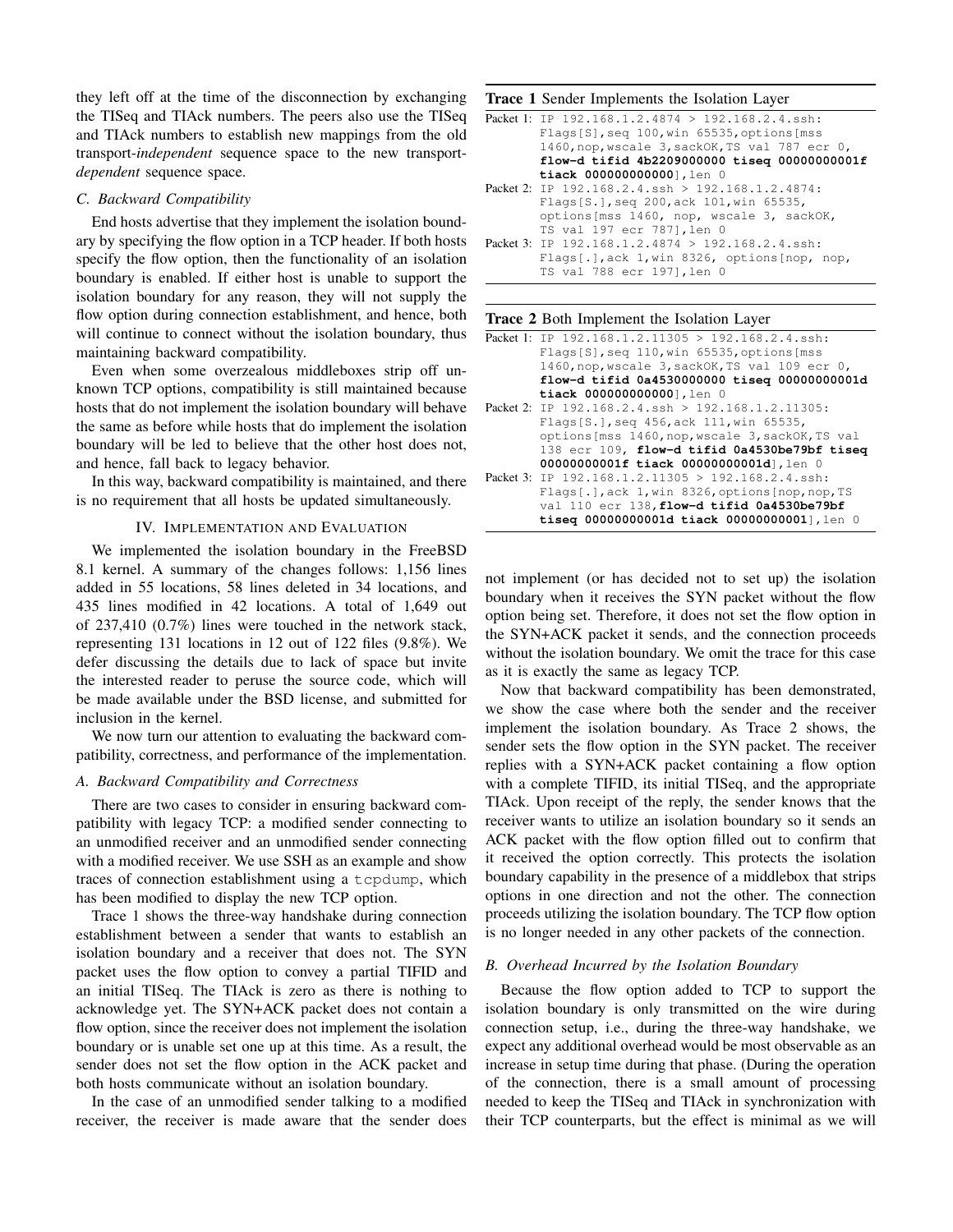show.)

*1) Overhead during establishment::* The instructions added to the kernel increase the time it takes to establish a TCP connection. The amount of additional work that is done is small, so the effect should also be small.

There are two challenges in measuring the time it takes to establish a TCP connection so that a comparison can be made. First, precisely measuring the overhead requires kernel instrumentation, which is tedious to set up and has the potential to perturb the normal operation of the kernel, thereby obscuring the values being measured. Second, the overhead occurs on both the initiator of communication and the responder. Measuring elapsed time in a distributed control system, such as TCP, is further complicated by the fact that the clocks on the end hosts are in only loosely synchronized when compared with the magnitude of the values being measured.

The first concern is addressed by measuring times in userspace code under the assumption that (on average) both the extended and legacy TCP stacks should see the same perturbations from unrelated processing on the hosts. This assumption is supported by the low variance seen on repeated measurements.

The second concern is addressed by taking both time stamps on the same host. A simple client and server are used to create a connection. A time stamp is place in the client code just before the call to connect whereupon the client immediately blocks on recv. The server immediately closes the connection upon returning from accept causing the recv on the client to return without reading any data. The client then closes its socket. Except for the processing that occurs on the final FIN packet from the client to the server, acquiring time stamps in these locations brackets all the additional processing that is done on both the client and the server in the isolation boundary implementation. Subtracting the elapsed time for establishing a connection with extended TCP stack from the elapsed time for the legacy stack gives the overhead. The average overhead was computed over a large enough number of runs that the half width of the 95% confidence interval is below 5%.

The test environment consists of three Dell PE2650 servers running FreeBSD 8.1. The servers each have dual Intel Xeon SMT processors with a frequency of at least 2.0 GHz and hyperthreading turned on. They also have 4 GB of DDR2 RAM and a bus speed of 533 MHz and are connected by 1 Gbps Ethernet. The average throughput measured with iperf is 940 Mbps for the legacy TCP stack. Two of the servers are configured as a client and a server. The third is configured as a WAN emulator using Dummynet.

The average time between time stamps without the isolation boundary mechanism is  $1.168 \pm 0.054$  msec while the average with the mechanism is  $1.148 \pm 0.045$  msec. Based upon the overlapping of the confidence intervals, we conclude that the increase in overhead for connection establishment is negligible.

*2) Overhead during data transfers:* For each packet received, the TISeq and TIAck values must be updated to advance at the same rate as the corresponding TCP variable to

which they are logically bound. This adds a small amount of code that is executed only when the isolation boundary is in use. We quantify the cost of the additional code by comparing the time it takes to transfer an amount of data using iperf both with and without the isolation boundary. Dummynet is configured to not delay packets in order to ensure that the network pipe remains as full as possible to make the effect more readily observable.

The time it takes to transfer 262.1 MB of data using iperf on a kernel without the isolation boundary is  $2,230.0 \pm 3.3$  milliseconds (ms) while the time it takes using a kernel with an active isolation boundary is  $2,229.3 \pm 0.5$  ms with both confidence intervals computed at 95% confidence. This substantiates the claim made earlier that very little processing is needed to keep the transport-independent sequence and acknowledgment numbers in synchronization with their TCP counterparts.

# *C. Time to Reconnect*

Although the isolation boundary enables automatic reconnection when a middlebox loses state, reconnection must be fast enough to remain transparent to the user or application. As above, there is the issue of finding a common time base in a distributed system in which to estimate the reconnect time. Unlike measuring the connection overhead, we cannot use the client/server approach to bound the time since the application is unaware that its TCP connection has failed.<sup>2</sup> Instead, we use the tcpdump time stamps on the SYN and ACK packets of the three-way handshake in a trace taken on the originating host as our sources of time. The difference between the two time stamps is an estimate of the reconnection time. We also measure the setup time for a legacy connection as a baseline.



Fig. 3. Time for client to reconnect vs. round-trip time.

As expected, because reconnection causes a packet exchange, the time for a client to reconnect is expected to be a function of the round-trip time (RTT), as evidenced in

<sup>&</sup>lt;sup>2</sup>We simulate failure by accessing a custom sysctl variable that calls a kernel function to disconnect the "failed" TCP connection and re-synchronize the TI-flow with a new TCP connection.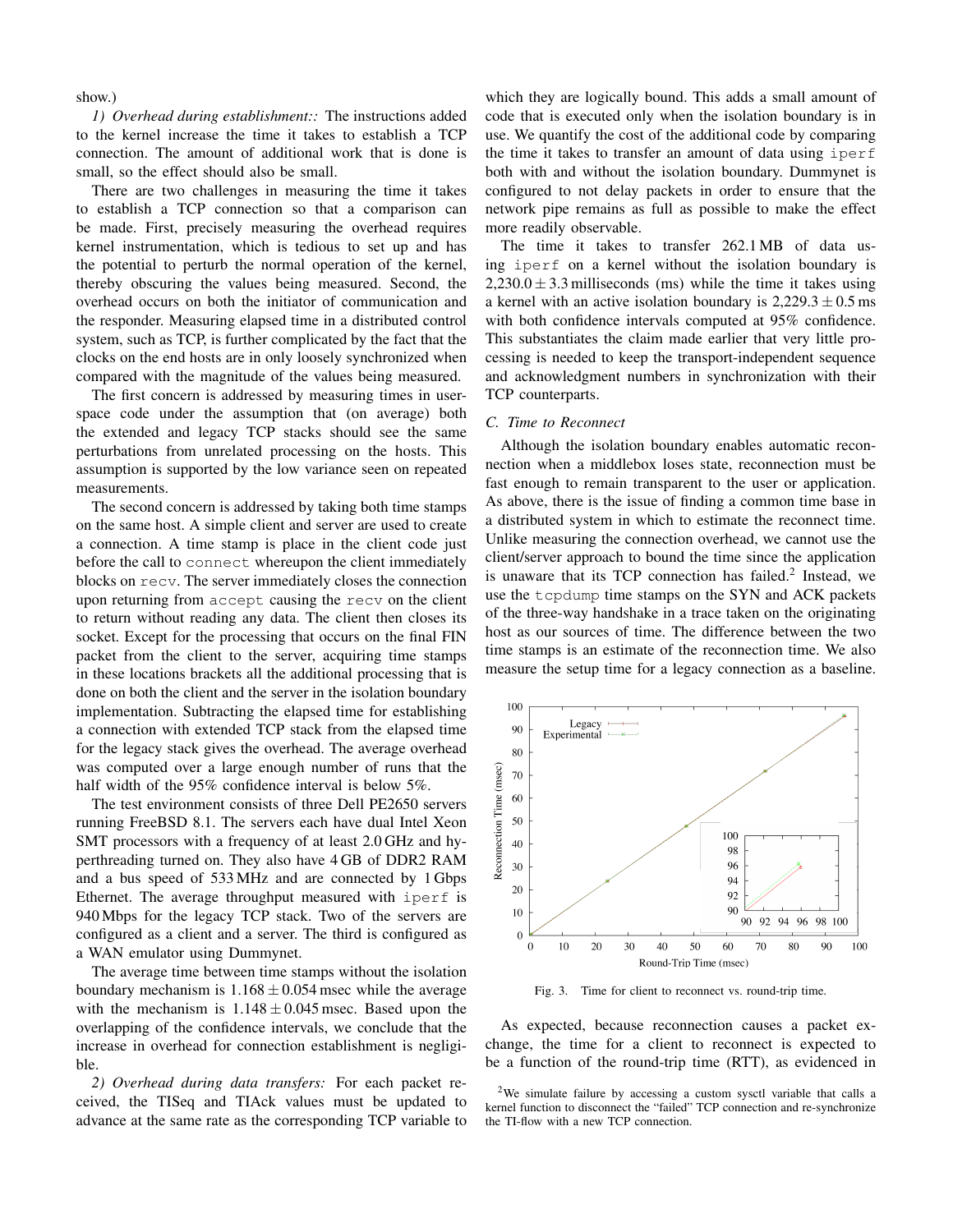Figure 3. It takes about one RTT for the sender to get back to the state before disconnection and one and a half RTT for the receiver to do the same. Because we are measuring time from the perspective of the sender, the reconnect time should be less than the  $1.5 \times RTT$  needed to establish a TCP connection on the receiver. Except for the highest RTT measured, the reconnection time of the extended TCP stack is indistinguishable from the connection setup time of the legacy stack. For an RTT of  $95.75 \pm 0.11$  ms, as shown in the inset, the reconnection time is  $96.26 \pm 0.13$  ms while the connect time is  $95.80 \pm 0.16$  msec. The difference is significant at the 95% confidence level. For most applications, a difference of 0.46 ms should be acceptable. We have yet to optimize the code and expect that it can be further reduced.

## V. RELATED WORK

The realization that middleboxes are no longer harmful and are an "Internet fact of life" has been ever growing [2]. Though it is accepted that when deployed as active entities they typically violate end-to-end semantics, the features that they provide are worth the pain. It is for this reason that we see conscious efforts by the networking community to facilitate the deployment of middleboxes in a manner that retains their benefits while minimizing their drawbacks, e.g., [4], [5].

At present, two approaches exist to mitigate the challenges introduced by the middleboxes: (1) a method of explicit control of the middleboxes (e.g., middlebox communication (MIDCOM) [6]–[9], and IETF Next Steps in Signaling (NSIS) [10]); and (2) the conventional method of traversing the middleboxes (i.e., without any control relationship between the end host and the middlebox as is in the case of IETF Session Traversal Utilities for NAT (STUN) [11], Traversal Using Relays around NAT (TURN) [12], and Interactive Connectivity Establishment (ICE) [13]).

We do not argue that the methods developed to maintain end-to-end semantics without precluding middleboxes are better or lacking. Instead in this paper, we present the case of the Isolation Boundary, which enables the end hosts to establish an abstract concept of the application stream independent of the underlying transport. Such a mechanism allows us to accept interactions with middleboxes all the while strengthening the end-to-end nature of the communication.

Below we discuss select efforts and highlight their approach towards maintaining end-to-end semantics while accepting middleboxes.

Network researchers have been studying interaction of endhosts with middleboxes [6]–[9]. Here, the authors argue that the middleboxes should be application agnostic (i.e., they should not be required to maintain application intelligence to assist to the fullest). For this reason, they propose an architecture and a framework to allow trusted entities referred to as MIDCOM agents — to assist middleboxes in meeting their objectives without incorporating application intelligence in the middleboxes. The MIDCOM agents may reside on end-hosts, proxies or application gateways depending upon the circumstances. In contrast to MIDCOM the isolation boundary establishes a higher level concept — a transport independent flow — which allows us to maintain end-to-end semantics despite the presence of middleboxes.

Another noteworthy effort is that of Salz et al. [14] which feature support for end hosts interacting with middleboxes (in this case proxies). Here the authors argue that session layer services are necessary to meet functional requirements such as connection multiplexing, congestion state sharing, applicationlevel routing, mobility management. They present the project TESLA which builds an abstraction of session layer services allowing the applications to interact with network flows instead of calling functions on the sockets API. Also, the TESLA library maps the incoming logical flow to one transport flows. This allows for seamless migration in the case of a disconnection. The implementation is done by writing eventhandlers with a callback-oriented interface between handlers. This method also allows programmers to add functionality to the library. The solution is implemented as a shim layer (using dynamic library interposition) which runs in user space and traps network operations. Performance evaluation (in terms of achievable throughput) of the implementation shows that TESLA does incur some overhead, though negligible. However, in case of latency, TESLA performs at par with all application based implementations of session semantics. As with TESLA, by default, the isolation boundary supports resilient transport flows in the face of intermittent connectivity. A prominent difference though is that TESLA is implemented as a user space library while we implement the isolation boundary as part of the TCP/IP stack (kernel) implementation.

As also discussed in Section II opting for kernel implementation allows us to maintain backward compatibility the isolation boundary avoids using any probes to detect if the peer also supports the same mechanisms. Also, by being part of the kernel, most of the end-to-end semantics can be conveniently delegated to TCP, which would have been hidden from a user-library implementation and therefore would have to be duplicated. Lastly, since the mechanisms proposed by the isolation boundary only interact with the connection setup phase and do not interfere with the critical/data path, the expected overhead is negligible, as we have also observed from empirical observations presented in Section IV.

An approach, a predecessor perhaps to the MIDCOM framework, is presented by Maltz et al. [15]. The authors develop the idea of mobility management with the aid of proxy that implements the required semantics. The idea is to split the communication stack between the mobile node and the proxy to facilitate mobility. This splitting of the stack enables features such as (1) enabling support for use of multiple interfaces; (2) enabling simultaneous use of multiple transport flows over different network interfaces; (3) providing the ability to define preferences for each network interface; (4) implementing presentation primitives, in other words assist middleboxes, by methods such as translation, encoding, compression and, encryption at the proxy; and (5) managing disconnections and migration of flows from one network interface to the other. To do so, they present the